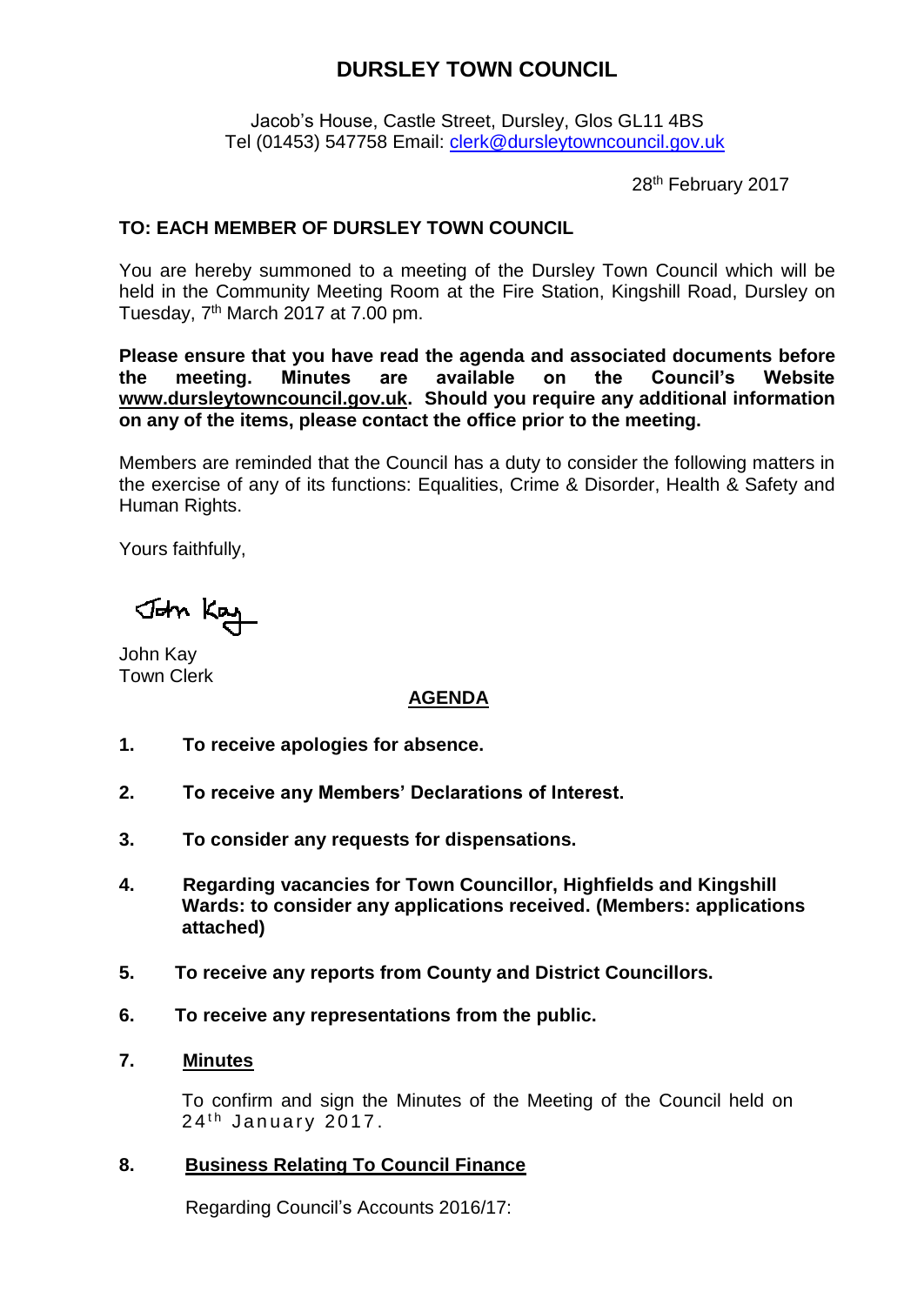# **DURSLEY TOWN COUNCIL**

- i) To resolve that the schedules of payments be authorised and signed by the Mayor (Members: copy attached).
- ii) To resolve that the Bank Reconciliation be authorised and signed by the Mayor (Members: copy attached).
- iii) To note the income received since the last Council meeting (Members: copy attached).
- iv) To note the management/budget report (Members: copy attached).

# **9. Business relating to Green Spaces**

To receive a report from the Committee Chairman if necessary.

# **10 Business relating to Town Improvements & Amenities**

- **10.1** To receive a report from the Committee Chairman if necessary.
- **10.2** To receive an update on the 2017 Pancake Race held on the 28<sup>th</sup> February.
- **10.3** To receive an update from the Tourism Group meeting held on the 30<sup>th</sup> January 2017.

## **11 Business Relating To Planning**

- **11.1** To receive the Minutes of the Planning Committee Meeting held on Tuesday 21st February 2017.
- **11.2** To receive a report from the Committee Chairman, if necessary.
- **11.3** To consider the print & delivery costs for the NDP Information leaflet and to consider including the Council's newsletter "Dursley Matters" to all residents of the town (Members: Quotes, Supporting Information & Map attached)

## **12 Business Relating To Policy and Finance**

- **12.1** To receive the Minutes of the Policy & Finance Committee Meeting held on Tuesday 21<sup>st</sup> February 2017.
- **12.2** To receive a report from the Committee Chairman, if necessary.
- **12.3** To approve the updated Strategic Plan 2017 to 2020. (Members: Draft Strategic Plan approved).
- **12.4** To approve the application for the Gold Level award of the Local Council Award Scheme and to resolve that the following is published online: (Members: Application Form and Statements Attached)
	- a) A business (Strategic) plan covering a financial forecast for at least three years linked to revenue and capital plans for the council and its community.
	- b) An annual report, online material and at least four news bulletins a year with evidence of: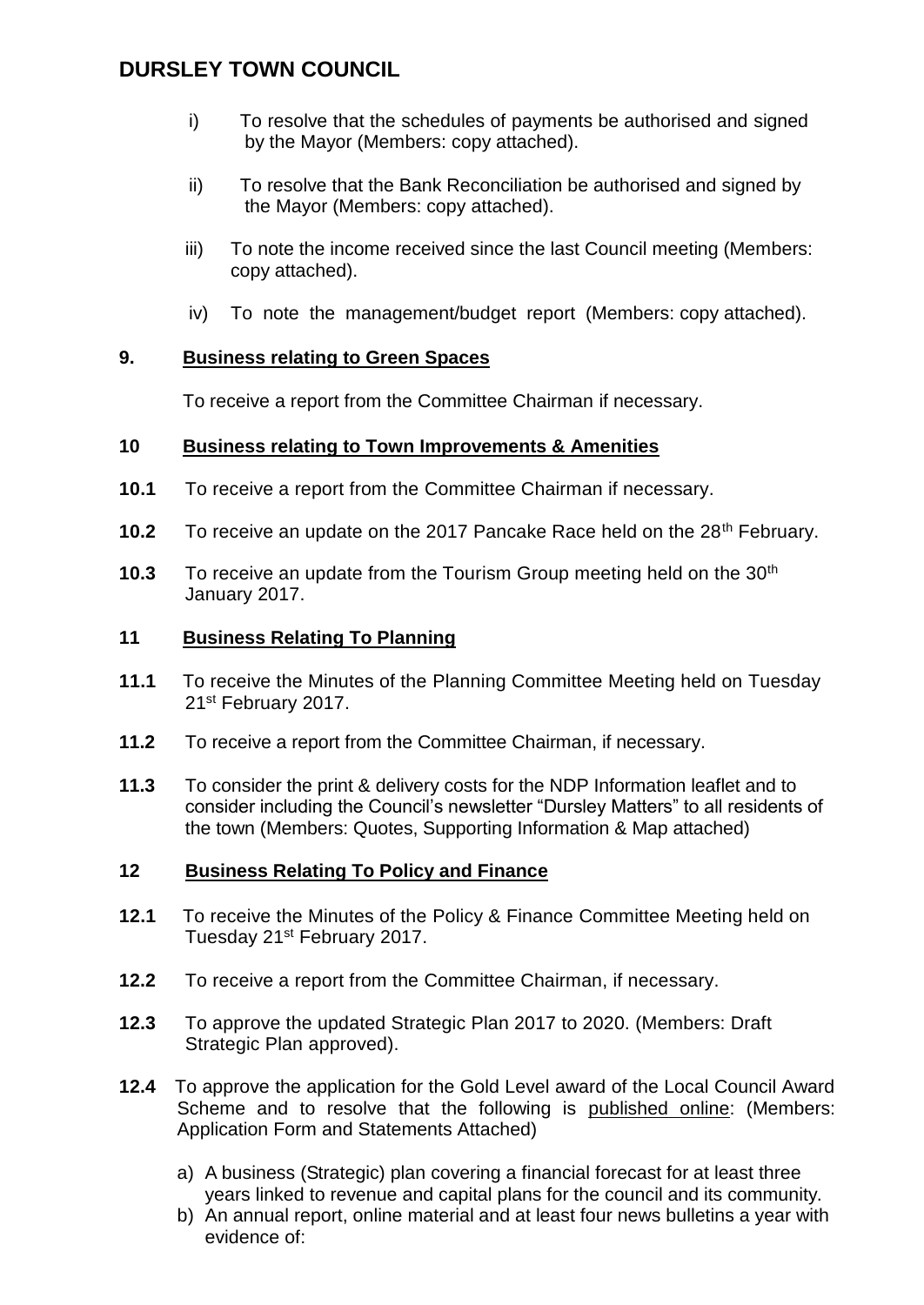- i) engaging with diverse groups in the community using a variety of methods.
- ii) community engagement leading to positive outcomes for the community.
- iii) At least four positive outcomes achieved for the community in the last six months and a broad range of council activities including innovative projects.
- iv) co-operating constructively with other organisations.

And to resolve that the Town Council has prepared statements to be presented to the accreditation panel showing how it:

- a) Ensures that the council delivers value for money.
- b) Meets its duties in relation to bio-diversity and crime & disorder.
- c) Provides leadership in planning for the future of the community.
- d) Manages the performance of the council as a corporate body.
- e) Manages the performance of each individual staff member to achieve its business plan.
- **12.5** To consider the request from Hill Valley & Vale in regard to the 2016/17 Urgent Grant award. (Members: emails attached)
- **12.6** To consider the request form Stroud District Council to take action on pension fossil fuels divestment (Members: Letter attached)

| $25th$ Jan &          | NDP (Future Dursley)              | Cllrs Grecian, Creswick, |  |
|-----------------------|-----------------------------------|--------------------------|--|
| 1 <sup>st</sup> March |                                   | Laybourne                |  |
| $26th$ Jan &          | <b>Xmas Working Group</b>         | <b>Deputy Clerk</b>      |  |
| $2nd$ Mar             |                                   |                          |  |
| $26th$ Jan            | <b>GRCC Parish/Town Seminar</b>   | Deputy Mayor             |  |
| 26 <sup>th</sup> Jan  | <b>Dursley Town Trust</b>         | <b>Council Trustees</b>  |  |
| $2nd$ Feb             | Youth Service - Quarterly Review  | <b>Town Clerk</b>        |  |
| $9th$ Feb             | <b>Dursley Business Inclusive</b> | Deputy Mayor, Town Clerk |  |
| 13 <sup>th</sup> Feb  | <b>Dursley Welcomes Walkers</b>   | Mayor                    |  |
| 21 <sup>st</sup> Feb  | <b>Parking Enforcement</b>        | Deputy Mayor, Town Clerk |  |
| $23rd$ Feb            | Kingshill Management Committee    | Mayor, Deputy Mayor      |  |
| 27 <sup>th</sup> Feb  | Dursley In Bloom                  | <b>Cllr Creswick</b>     |  |
| $2nd$ Mar             | <b>Vibe Users Group</b>           | <b>Town Clerk</b>        |  |

**12.7** To receive reports from the following meetings:

#### **13 Business relating to Staff**

- **13.1** To receive the Minutes of the Staff Committee Meeting held on Tuesday 28<sup>th</sup> February 2017.
- **13.2** To receive a report from the Chairman of the Staff Committee, if necessary.

#### **14 Business relating to Highways**

To receive a report from Council's Highways representative.